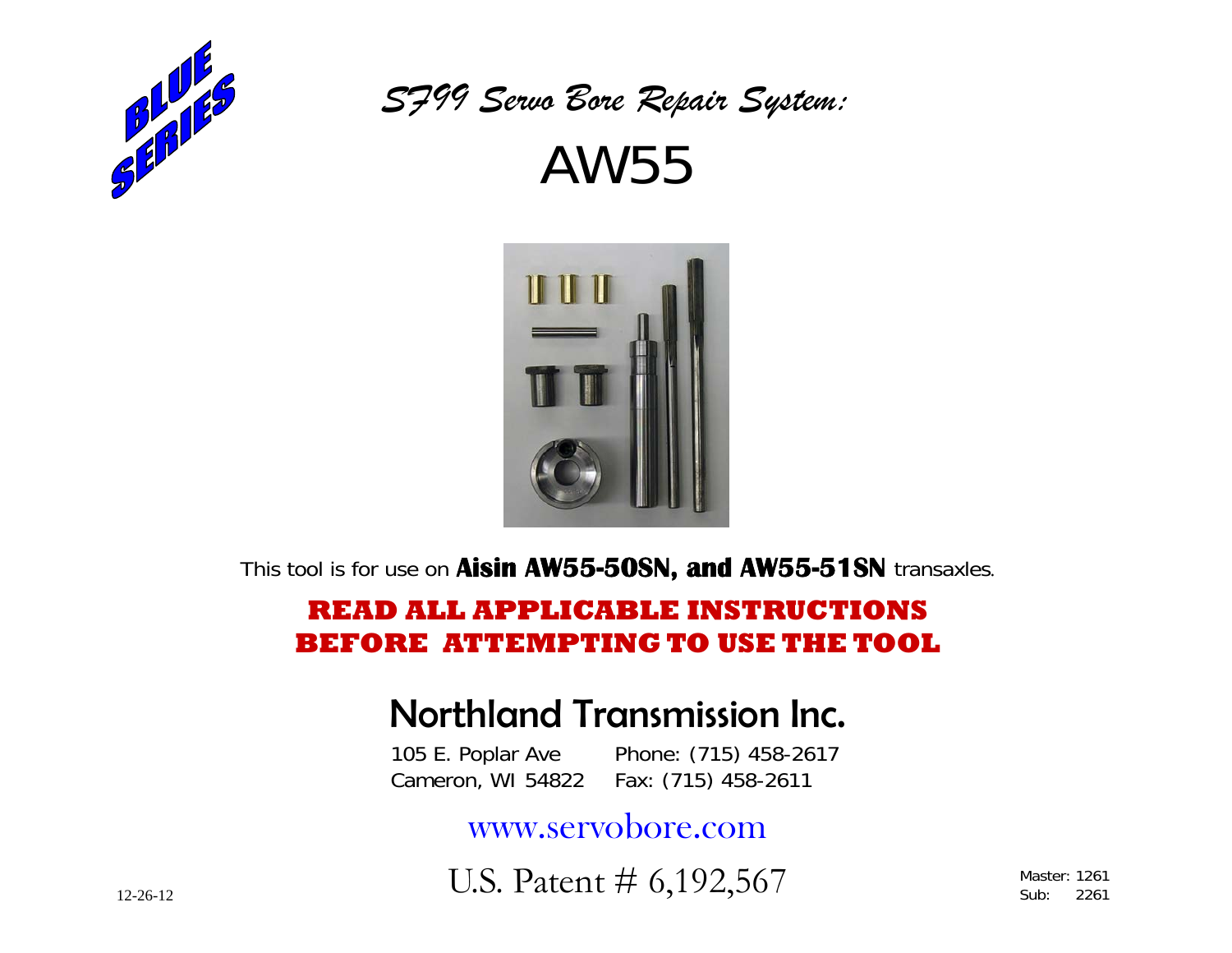



- 1. Install the drill jig into the case by setting the jig into the servo. Install the transmission's servo snap-ring above the jig.
- 2. Drop the 7/16" guide into the jig. It doesn't matter which one of the lands on the guide you use, as long as one of the lands is under the 3/8" Allen screw.
- 3. Ream out the bore using the 7/16" reamer, applying ample lubrication.\* DO NOT REAM ABOVE 500 RPM.
- 4. Replace the 7/16" reamer guide with the 1/2" guide, and the 7/16" reamer with the 1/2" reamer.
- 5. Ream the bore out using the 1/2" reamer with ample lubrication.\* Take care not to either push too hard on the reamer or turn the reamer faster than 500 RPM when reaming. Either one can overly enlarge the bore, causing a loose bushing.
- 6. Clean the case before proceeding to step number seven.

\*- CUTTING OIL must be used for lubrication. The use of substitutes, particularly ATF, may result in an over-sized bore.

Loctite® is a registered trademark of the Loctite Corporation of Rocky Hill, CT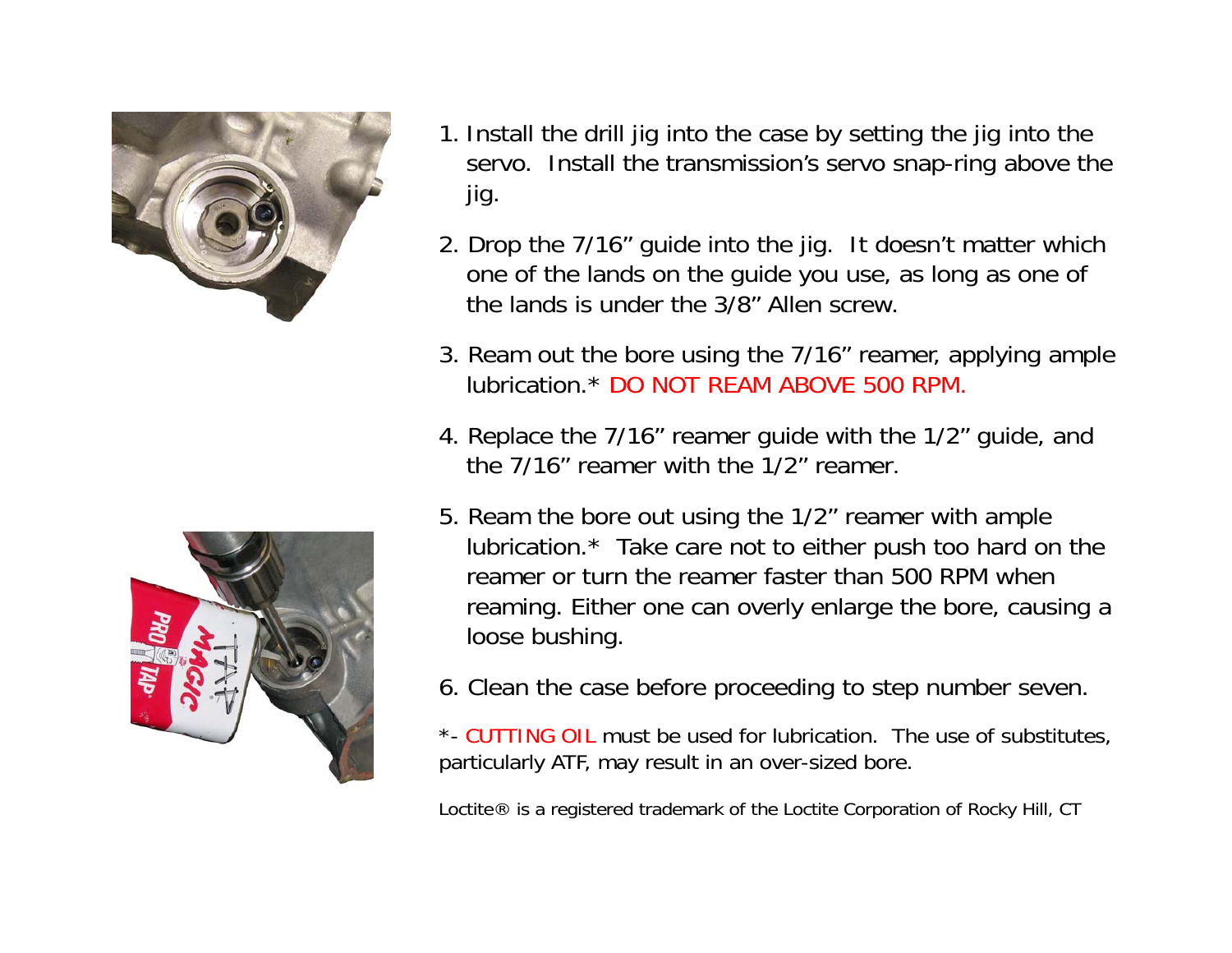7. Apply Loctite® (preferably **green #680**) or equivalent to the bushing and drive the bushing in by hitting the driver until the bushing bottoms.





8. Insert the provided sizing pin into the bore, chamfer first. It may be necessary to start the pin in the bushing with a rubber mallet. Once the pin is inside the bushing, use a punch to drive the pin all the way through the bushing. The included sizing pin is larger than the factory servo pin, so repeat until the factory servo pin moves freely through the bushing.

\*\*ALWAYS CHECK PIN FINISH FOR \*\* \*\*BURS AND COARSNESS\*\*